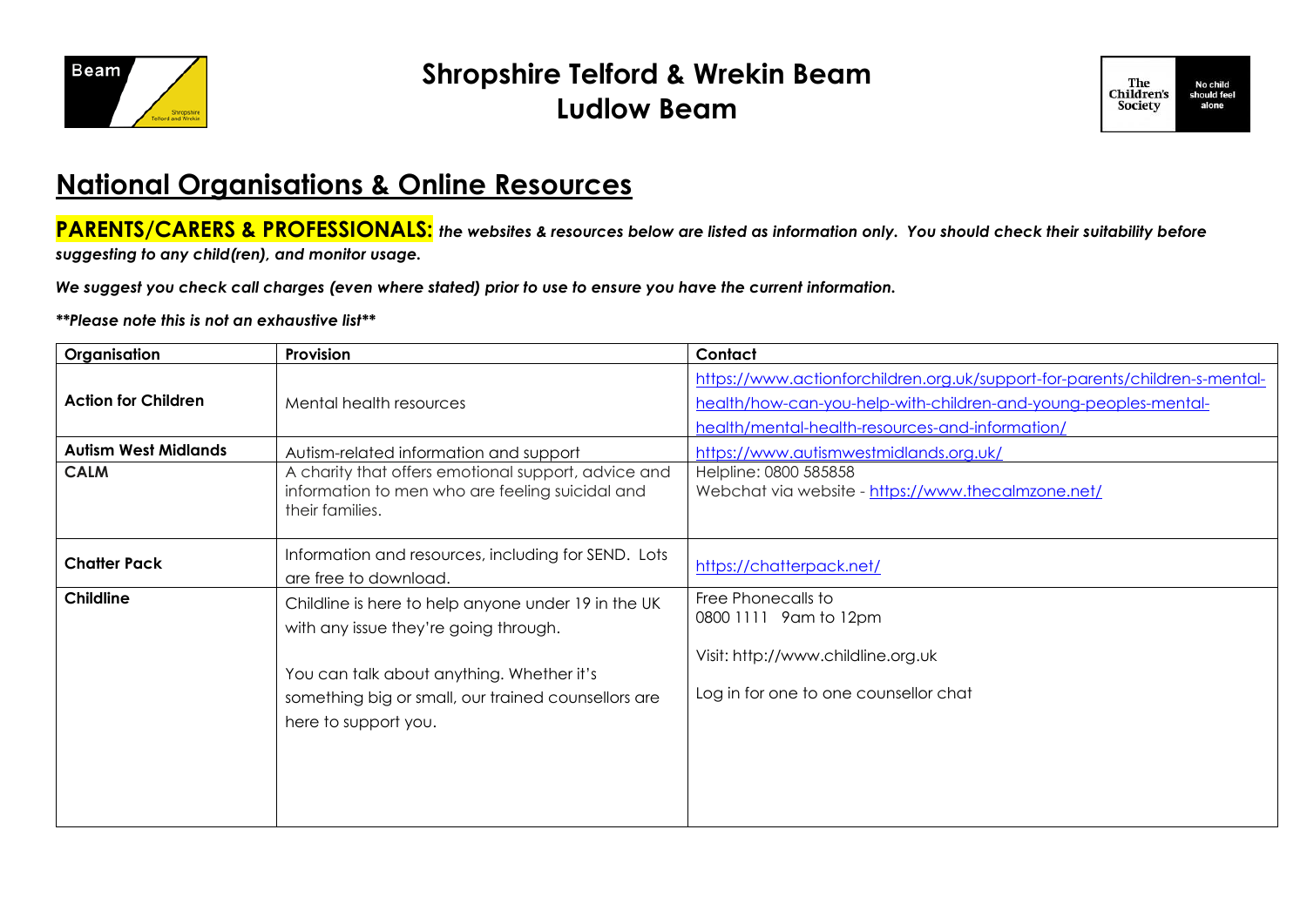| Childmind                                                                         | This is a good resource website to direct parents to.<br>Lots of downloadable guides on different mental<br>health conditions.                                                                           | https://childmind.org                                                                                                                                                                                              |
|-----------------------------------------------------------------------------------|----------------------------------------------------------------------------------------------------------------------------------------------------------------------------------------------------------|--------------------------------------------------------------------------------------------------------------------------------------------------------------------------------------------------------------------|
| <b>Family Lives</b>                                                               | Helpline (parents)<br>Free helpline for parents for emotional support,<br>information, advice and guidance on any aspect of<br>parenting and family life.                                                | https://www.familylives.org.uk/how-we-can-help/confidential-helpline/<br>0808 800 2222<br>Helpline service is open 9am - 9pm, Monday to Friday and 10am - 3pm<br>Saturday and Sunday.<br>askus@familylives.org.uk. |
| <b>Harmless</b>                                                                   | Website<br>User-led organisation providing support, information,<br>training and consultancy to people who self-<br>harm, their friends and families and professionals,<br>and those at risk of suicide. | http://www.harmless.org.uk/                                                                                                                                                                                        |
| Helpguide.org                                                                     | HelpGuide is a nonprofit mental health and wellness<br>website. Our mission is to provide empowering,<br>evidence-based information that you can use to<br>help yourself and your loved ones.            | https://www.helpguide.org/about-us.htm<br>Lots of information including a teen section.                                                                                                                            |
| Leicester Partnership NHS<br>Trust - Things you need to<br>know if you self-harm_ | Resource<br>Information leaflet on wound care, preventing<br>infection and when to seek help.                                                                                                            | https://www.leicspart.nhs.uk/Library/SelfHarmLeaflet.pdf                                                                                                                                                           |
| <b>Mental Health Foundation</b>                                                   | Information and publications relating to all aspects<br>of mental health.                                                                                                                                | https://www.mentalhealth.org.uk/                                                                                                                                                                                   |
| Mental Health.org.uk                                                              | Online Information on mental health, lots of<br>information                                                                                                                                              | Free downloadable make it count guide for young people<br>https://mentalhealth.org.uk                                                                                                                              |
| Mind                                                                              | Offer Advice and Support to anyone with a mental<br>health problem                                                                                                                                       | Infoline: 0300 1233393 (information and signposting) Email: info@mind.org.uk<br>Text: 86463<br>Legal line: 0300 466 6463 - provides legal information and general advice<br>on mental health related law           |
|                                                                                   |                                                                                                                                                                                                          |                                                                                                                                                                                                                    |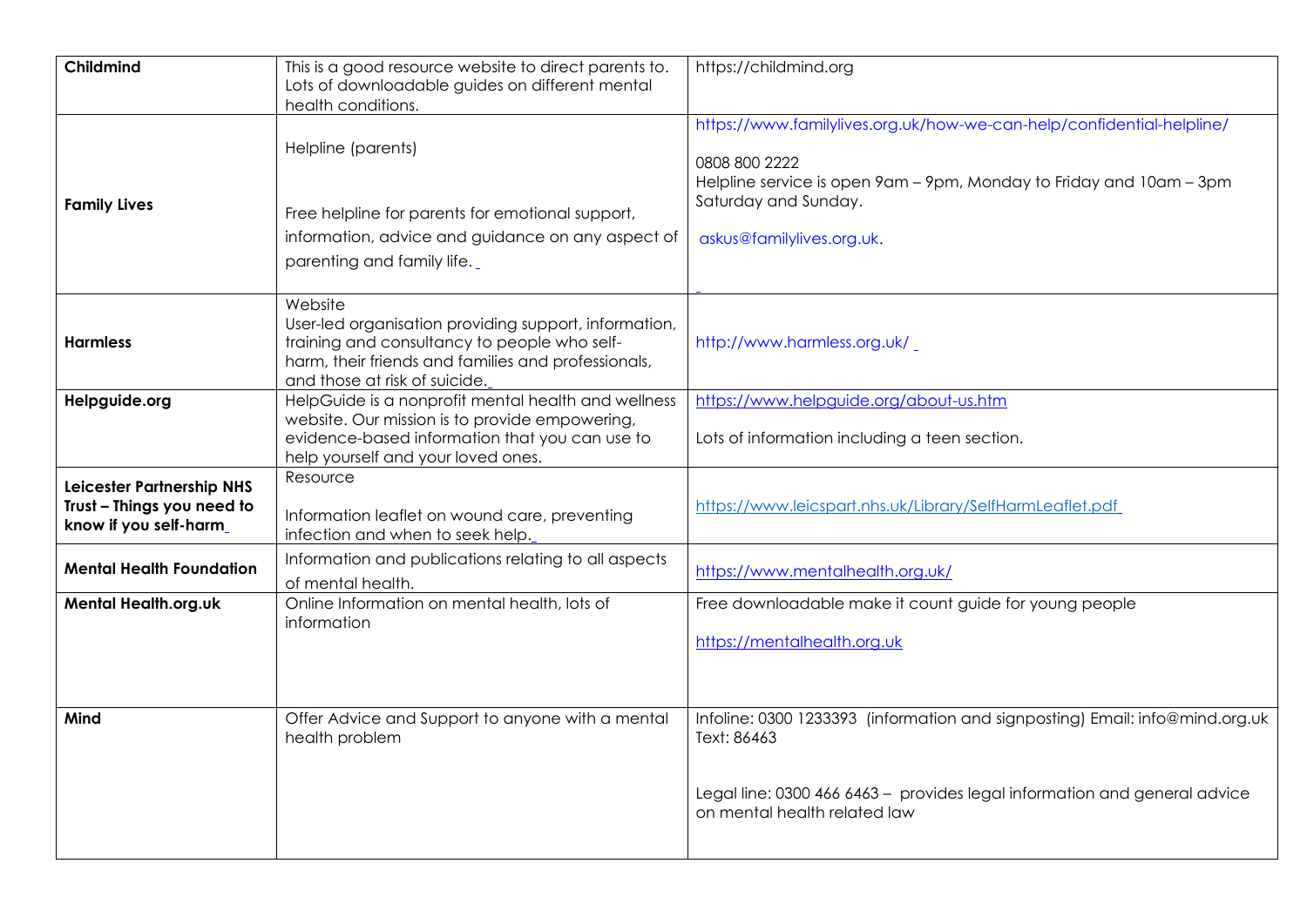|                                                  |                                                                                                                                                                                                                                                                                                  | Open 9am to 6pm, Monday to Friday (except for bank holidays).                                                                                                                                                                                                                                        |
|--------------------------------------------------|--------------------------------------------------------------------------------------------------------------------------------------------------------------------------------------------------------------------------------------------------------------------------------------------------|------------------------------------------------------------------------------------------------------------------------------------------------------------------------------------------------------------------------------------------------------------------------------------------------------|
| <b>National Autistic Society</b>                 | Autism-related information and support                                                                                                                                                                                                                                                           | https://www.autism.org.uk/                                                                                                                                                                                                                                                                           |
| <b>NHS Every Mind Matters</b>                    | Online resources on mental health                                                                                                                                                                                                                                                                | www.nhs.uk/Mental/Health                                                                                                                                                                                                                                                                             |
| No Panic                                         | No Panic is a registered charity which helps people<br>who suffer from Panic Attacks, Phobias, Obsessive<br>Compulsive Disorders and other related anxiety<br>disorders including those people who are trying to<br>give up Tranquillizers.<br>Has a specific youth helpline 13 to 20 year olds. | Youth Helpline<br>0330 606 1174<br>*For 13 to 20 year olds,<br>Monday, Tuesday, Wednesday, Friday: 3pm to 6pm<br>Thursday: 3pm to 8pm<br>Saturday: 6pm to 8pm<br>Helpline:<br>0844 967 4848<br>*Everyday 10:00am - 10:00pm, Charge: 5p a minute + your access charge<br>Email<br>info@nopanic.org.uk |
| Papyrus                                          | Website<br>Helpline<br>Prevention of young suicide                                                                                                                                                                                                                                               | https://papyrus-uk.org/<br>0800 068 4141                                                                                                                                                                                                                                                             |
| <b>Pooky Knightsmith Mental</b><br><b>Health</b> | YouTube Channel<br>Includes various YouTube clips about mental health<br>issues, including self-harm                                                                                                                                                                                             | Channel link:<br>https://www.youtube.com/channel/UCouKr8JeXinK6v nf5dWA1A<br>https://www.pookyknightsmith.com/                                                                                                                                                                                       |
| <b>Rethink Mental Illness</b>                    | Website                                                                                                                                                                                                                                                                                          | https://www.rethink.org/                                                                                                                                                                                                                                                                             |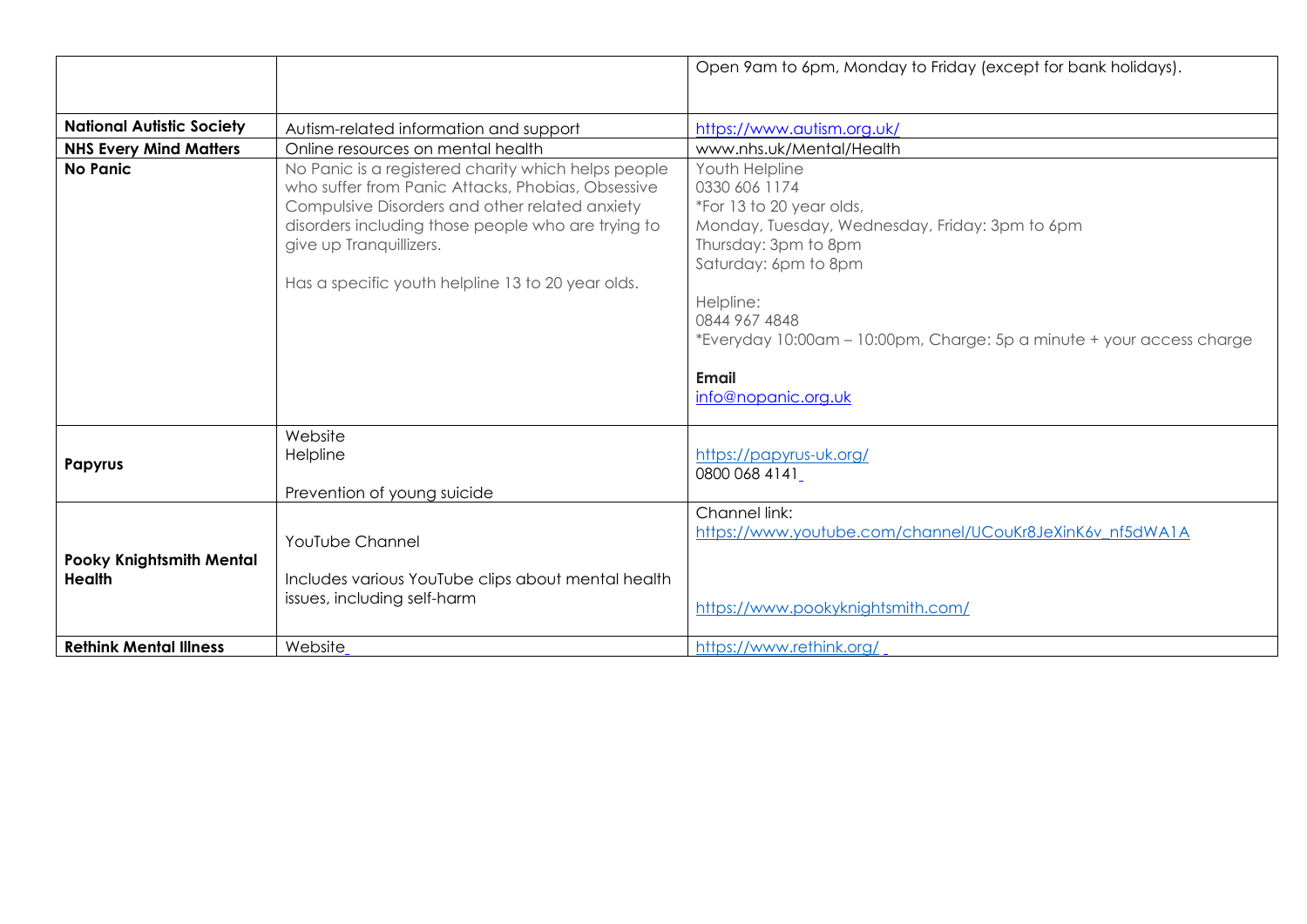| <b>Rise Above</b>   | Resources and lesson plans for primary and<br>secondary aged children and young people.<br>Aimed at schools, but a vast array of resources<br>about Social Media, Body Image, Puberty,<br>Secondary school transitions.<br>These are freely available to all and may be useful<br>to any parents/carers who wants to address the<br>topics with their young people while school is<br>closed.                                                                                                                         | https://campaignresources.phe.gov.uk/schools/topics/rise-above/overview                                       |
|---------------------|-----------------------------------------------------------------------------------------------------------------------------------------------------------------------------------------------------------------------------------------------------------------------------------------------------------------------------------------------------------------------------------------------------------------------------------------------------------------------------------------------------------------------|---------------------------------------------------------------------------------------------------------------|
| <b>Samaritans</b>   | A charity that offers emotional support for people<br>who are distressed.                                                                                                                                                                                                                                                                                                                                                                                                                                             | Website: www.samaritans.org<br>Telephone: 116 123 (24 hours a day, 7 days a week)<br>Email: jo@samaritans.org |
| Self Harm UK        | Website                                                                                                                                                                                                                                                                                                                                                                                                                                                                                                               | https://www.selfharm.co.uk/                                                                                   |
| Shout               | A charity that provides support if you're<br>experiencing a personal crisis and are unable to<br>cope.                                                                                                                                                                                                                                                                                                                                                                                                                | Text: text shout to 85258<br>E-mail: info@supportline.org.uk<br>Website: www.supportline.org.uk/              |
| <b>Staying Safe</b> | The <b>Staying Safe website</b> has been developed by 4<br>Mental Health, with invaluable input from our Expert<br>Reference Group of international academics,<br>people with lived experience (including of surviving<br>a suicide attempt, self-harm, supporting a friend or<br>family member or bereavement by suicide), suicide<br>prevention experts, mental health practitioners,<br>general practitioners, policy makers, public health<br>experts, sector experts, educationalists and<br>concerned citizens. | https://www.stayingsafe.net/                                                                                  |